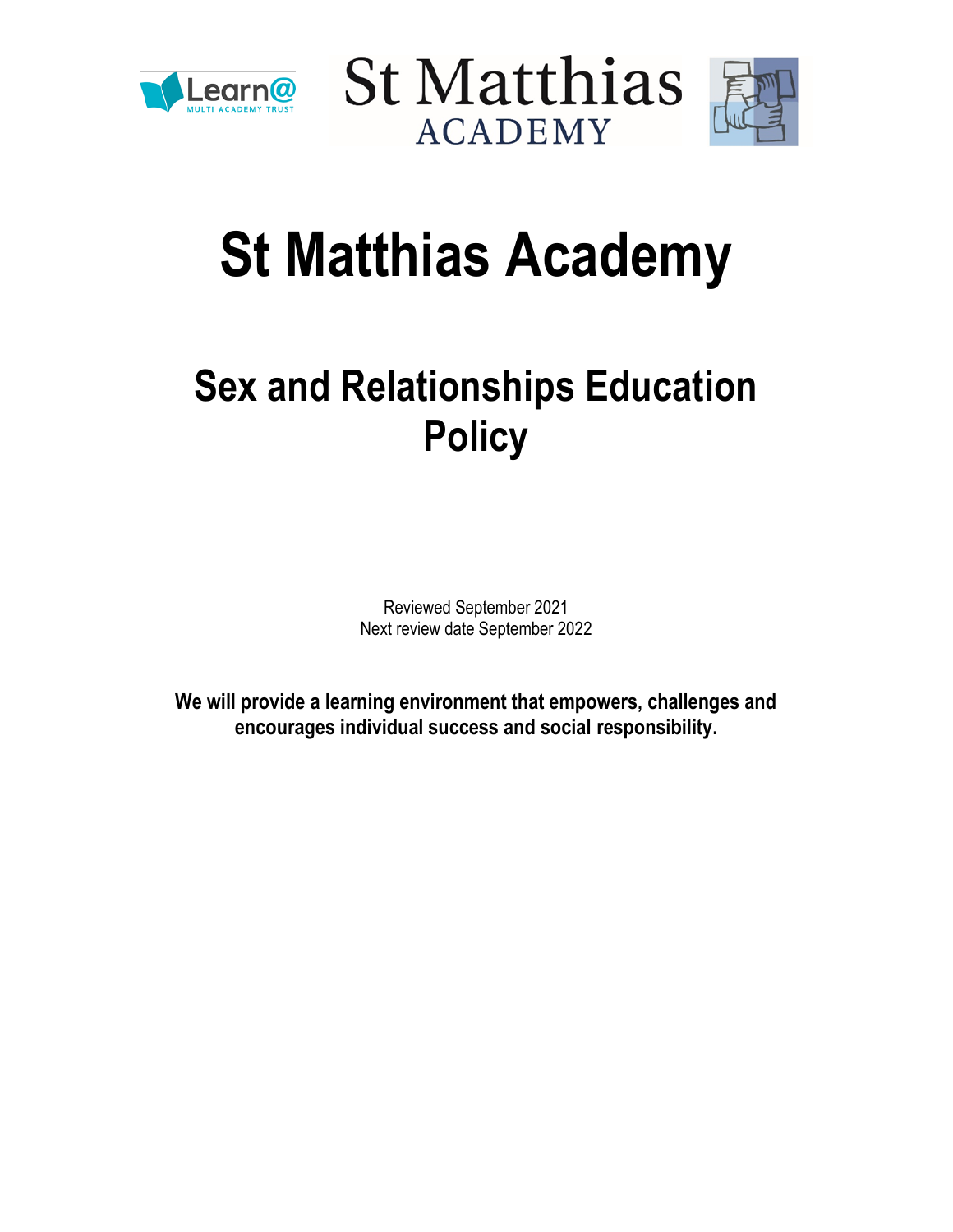

**St Matthias ACADEMY** 



#### **Context/rationale**

- o All maintained schools must have an up-to- date SRE policy.
- o It is good practice for academies, free schools, colleges and independent schools to have an SRE policy.
- o State-funded schools must have regard to the Secretary of State's Sex and Relationship Education Guidance (DfE 2000)
- o Keeping Children Safe in Education 2021 highlights the importance of SRE in minimizing incidences of harmful sexual behaviour amongst peers.
- o The sex education contained in National Curriculum Science is compulsory in maintained schools
- o The Equalities Act 2010 requires schools to eliminate discrimination, advance equality of opportunity and foster good relations between different groups of people
- o In February 2015 the Commons Education Select Committee recommended that age-appropriate SRE should become a statutory subject in primary and secondary schools, albeit with parents retaining their right to withdraw children. The Government response published in July 2015 did not take forward this recommendation, although it stated that it would be giving further consideration to the Committee's arguments later in 2015. We will review this policy in the light of any new developments

#### **Parents' rights to withdraw a child from SRE**

Section 405 of the Education Act 1996 enables parents to withdraw their children from sex education other than the sex education that is in the National Curriculum. All maintained schools' SRE policies must include information about parents' right to withdrawal.

#### **OFSTED** (2015) states that in an outstanding school

"Pupils can explain accurately and confidently how to keep themselves healthy. They make informed choices about healthy eating, fitness and their emotional and mental well-being. They have an age-appropriate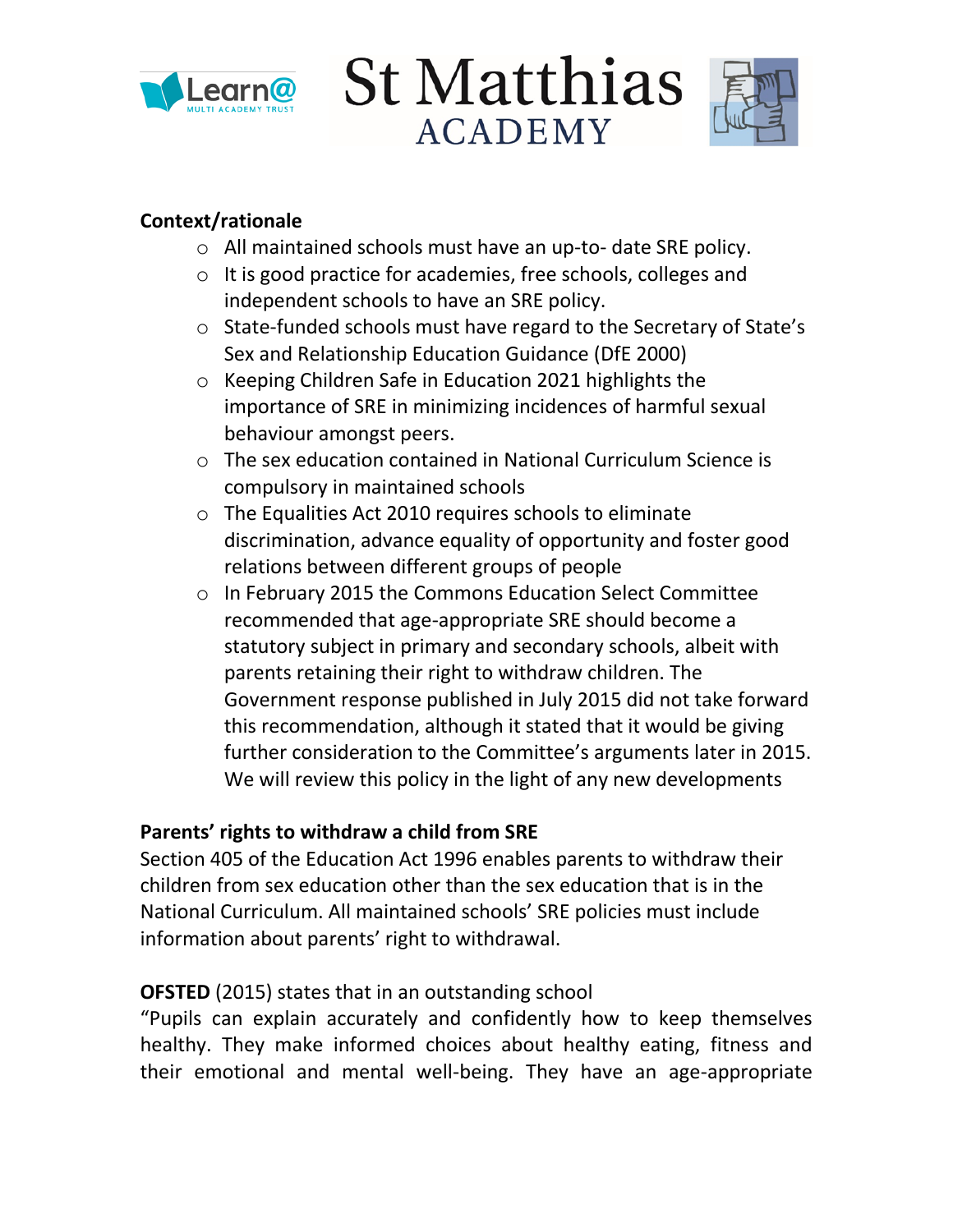





understanding of healthy relationships and are confident in staying safe from abuse and exploitation."

#### **What is SRE?**

Sex and relationships education is learning about the emotional, social and physical aspects of growing up, relationships, sex, human sexuality and sexual health. Some aspects are taught in science, and others are taught as part of personal, social, health and economic education (PSHE).

A comprehensive programme of SRE provides accurate information about the body, reproduction, sex, and sexual health. It also gives children and young people essential skills for building positive, enjoyable, respectful and non-exploitative relationships and staying safe both on and offline.

#### **Aims and objectives**

Through our SRE programme we aim to:

- $\circ$  reflect the values and ethos of our school
- o promote pupils' spiritual, moral, social and cultural development
- o prepare pupils for the opportunities, responsibilities and experiences of later life
- o enable pupils to make informed decisions to develop healthy relationships and protect themselves against harmful and exploitative situations
- o develop pupils' knowledge, skills and understanding of the nature and diversity of relationships and sexuality
- o help pupils develop a positive self-image and self-esteem
- o help pupils respect and care for themselves and others
- o help pupils gain access to information and support
- o help pupils understand their sexual feelings and behaviour, so they can lead fulfilling and enjoyable lives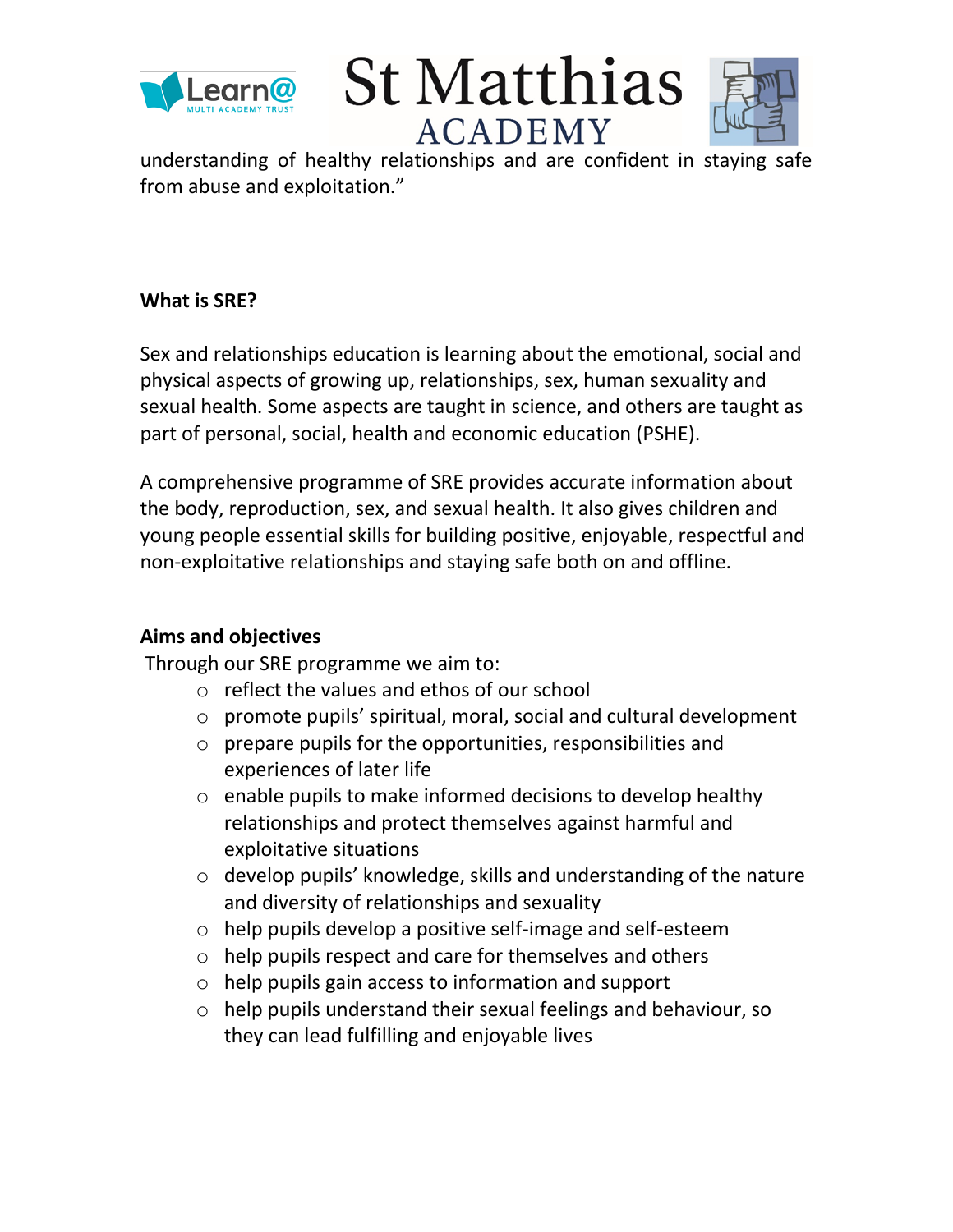

**St Matthias ACADEMY** 



#### **Approach to SRE**

We have a whole school approach to SRE as follows:-

- o the Senior Leadership Team oversees the provision and development of SRE
- o the PSHE co-ordinator is responsible for the development of the programme, staff training, pupil/parent/staff consultation, liaison with outside agencies, monitoring and evaluation of the programme
- o teaching staff involved in the delivery of the SRE programme are a trained team who meet regularly to review and plan
- o support staff play an important pastoral role in class, in groups and with individual pupils and also receive training as appropriate
- o external agencies (e.g. school nurse service) support our programme by running weekly drop-in sessions
- o the lead governor for PSHE/SRE is tbc.
- o parents and carers are consulted, informed and invited in to school to look at resources etc.,
- o children and young people are involved in the planning and review of resources and approaches as appropriate
- o wherever possible we use active learning methods
- o teaching and resources will be differentiated as appropriate to address the varying needs of pupils (e.g. those with learning disabilities) in order for them to have full access to the content of SRE.
- o correct terminology is used throughout (e.g. for parts of the body) and we also develop awareness about appropriate use of slang/nicknames in differing contexts
- o parents have the right to withdraw their children from all or part of SRE (excluding withdrawal from sex education in National Curriculum science). We work in partnership with parents & carers to ensure that every pupil has the entitlement to high quality and age-appropriate SRE.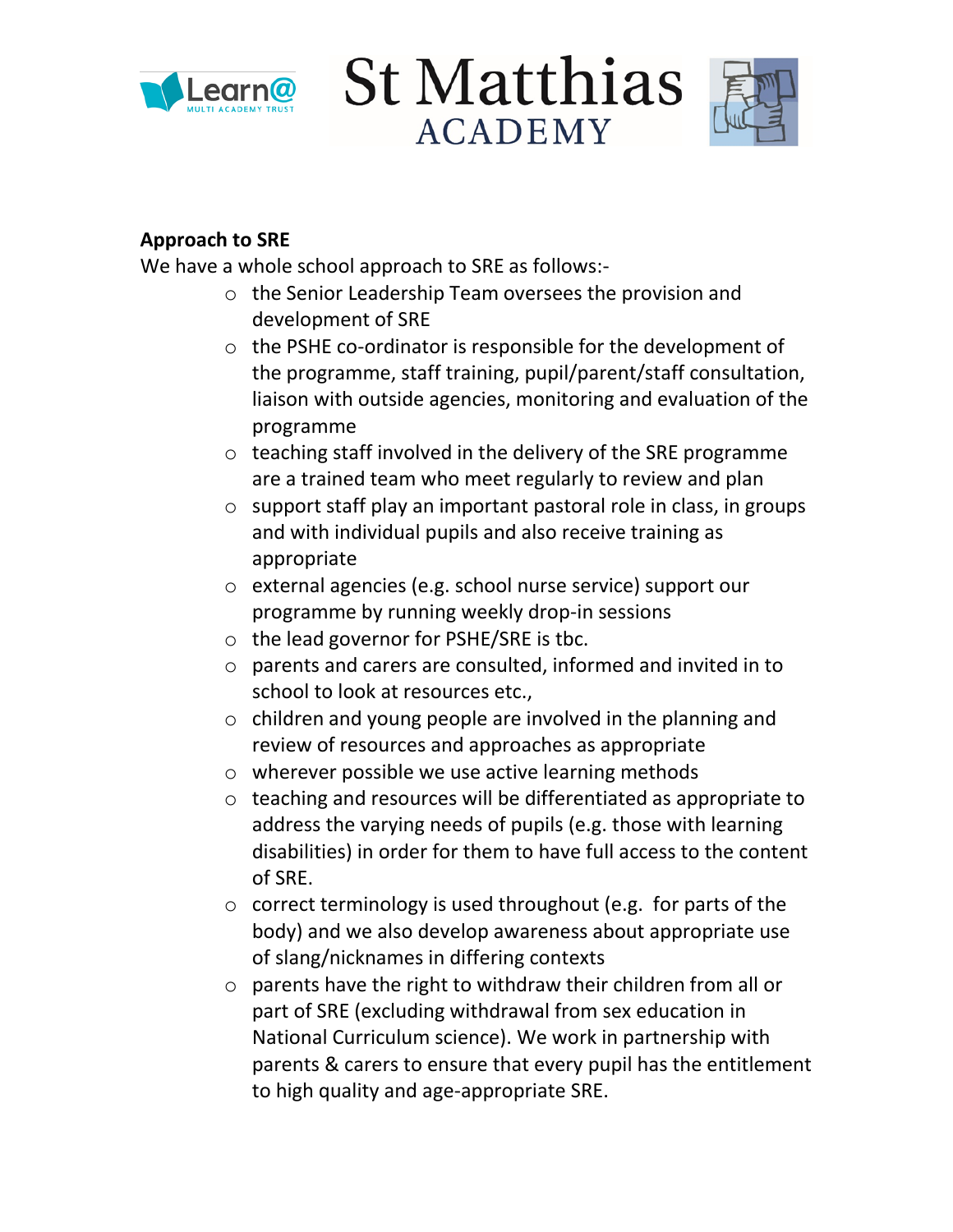

**St Matthias ACADEMY** 



#### **Delivery**

- Pupils receive one, 45-minute lesson per week of PSHE/SRE alongside tutor time, mentoring sessions and assemblies.
- Elements of our SRE programme are delivered through PSHE and science
- We have developed schemes of work based on PSHE Association Key Themes & Guidance / School Nurse & LA advice

#### **Content**

The content of our programme includes the following (red denotes links to National Curriculum Science)

#### **KS3**

- Managing growth and change (including puberty, reproduction, pregnancy)
- STIs and contraception
- Body image, body confidence & media influences
- Recognizing and reducing risk
- How to access support in and out of school including health services
- Healthy & unhealthy relationships
- Negotiation skills and understanding consent
- Different types of relationships
- Risks associated with Female Genital Mutilation
- The benefits of delaying sexual activity
- The law relating to sexual activity including on-line/ social media activity
- The difference between sex, gender identity and sexual orientation
- Recognizing bullying and abuse in all its forms, how to respond and how to seek help
- How to keep safe including on-line & via social media

#### **KS4**

• Positive, supportive, equal relationships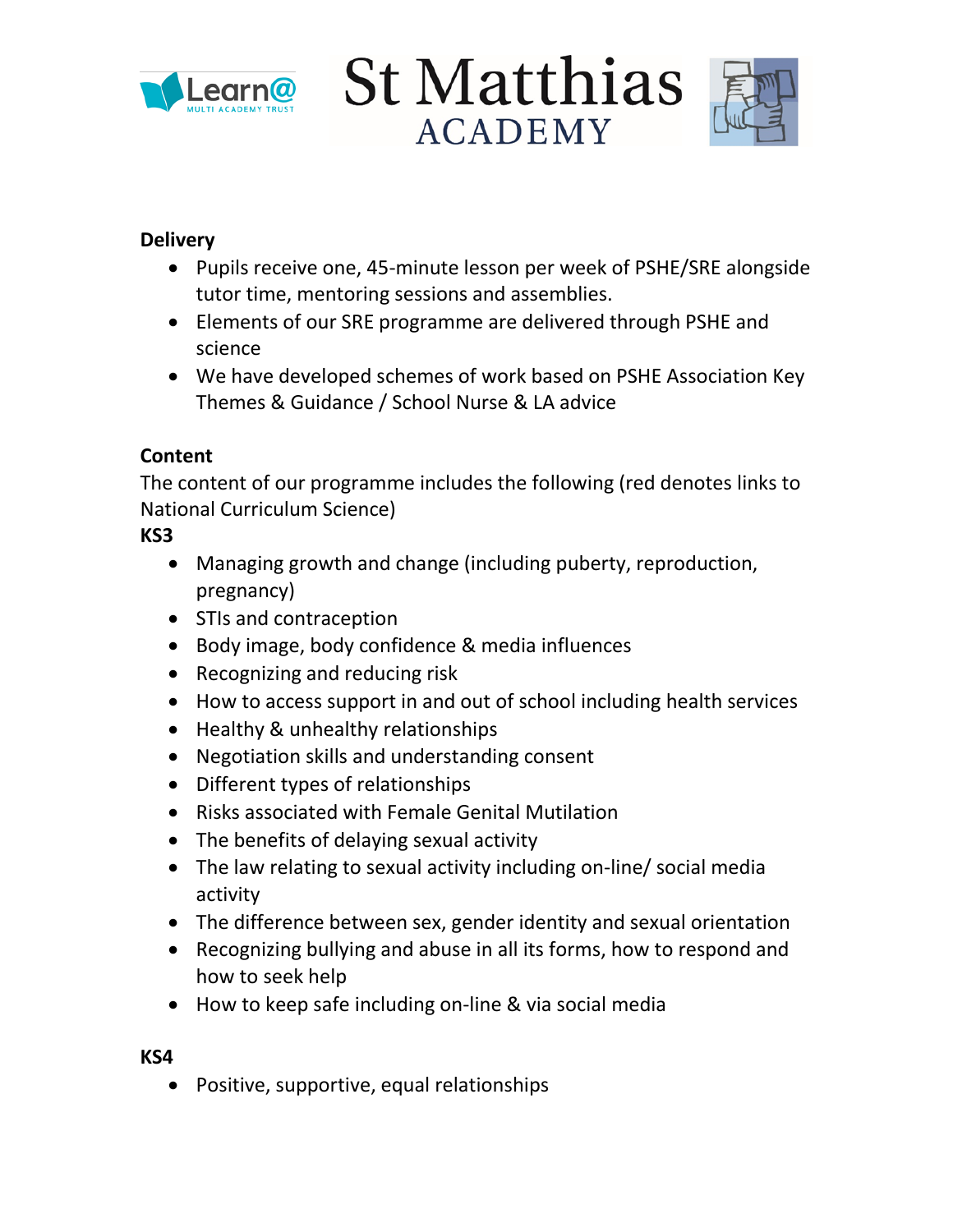

**St Matthias ACADEMY** 



- Marriage, civil partnerships & commitment
- Recognizing healthy / unhealthy / abusive relationships (including emotional and physical abuse, So-called honour based abuse, forced marriage)
- Consent, manipulation, coercion and rape
- HIV and AIDS
- Separation, divorce and bereavement
- Diversity in sexual attraction
- The role of sex in the media (including pornography)
- Negotiation skills
- The consequences of teenage pregnancy
- Abortion and the range of beliefs and opinions about it
- STIs & their prevention
- Infertility and the options open to people who are not able to conceive
- Where to access help in and out of school

#### **Inclusion and equalities**

We ensure that we do our best to meet the needs of all pupils taking account of the Equality Act 2010 and the need to be mindful and inclusive of the following: -

- o Sexuality / sexual orientation (avoiding heteronormative assumptions and attitudes)
- o Gender identity
- o Home background (e.g. different family make-up)
- o Ethnicity
- o Gender
- o Special educational needs and disability

#### **Visitors**

Visitors enhance but do not replace our teacher-led programme. Teachers will always be present during visitors' sessions. We select visitors very carefully in line with our values framework and school ethos and ensure that their input is evidence based, accurate and not misleading.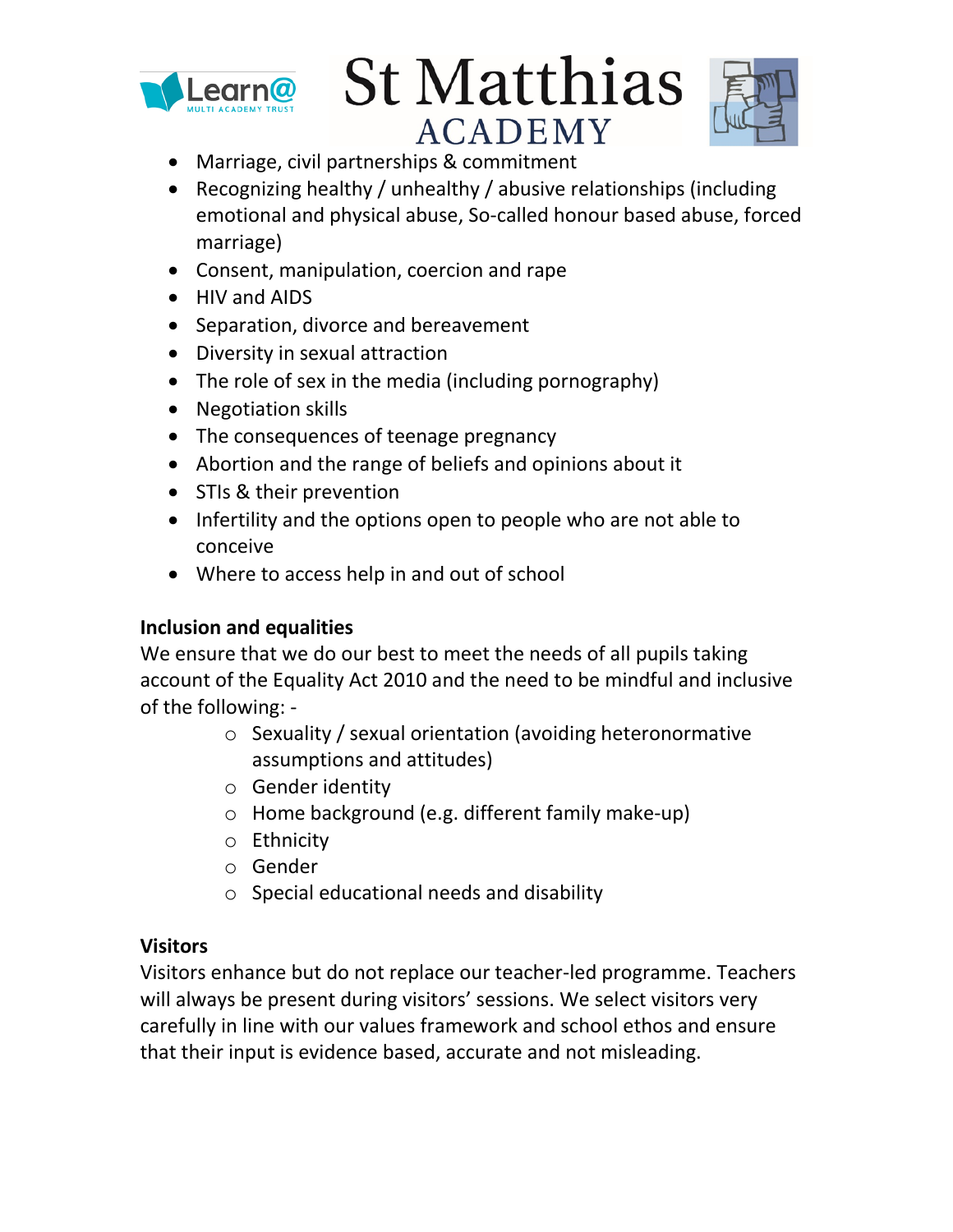

**St Matthias ACADEMY** 



#### **Confidentiality**

We ensure that ground rules are established before SRE lessons are delivered and that pupils are reminded not to discuss personal experiences and issues in class. Visitors to the classroom are aware of our confidentiality policy. Pupils are made aware of how to access confidential information and support after the lesson, should they need it. If a pupil discloses something of a personal nature, we will seek advice if needed, decide whether or not parents / carers need to be informed and keep pupils informed about how the disclosure is treated and who will have access to the information.

#### **Assessment & Evaluation**

We monitor pupils' knowledge, skills and understanding by various means including: -

- Self-assessment
- Peer assessment
- Teacher observations
- Quizzes and questionnaires
- The LA Health and Well-being Survey (SHEU)

Pupils and staff have opportunities each term to evaluate lessons and approaches by means of a pupil voice survey in the last PSHE lesson on the term. This feedback provides scope for future development of the delivery of PSHE.

#### **How this policy has been developed and shared**

The policy has been developed and agreed in consultation with pupils, parents/carers, teaching and support staff, governors, school health staff and other relevant agencies.

A parents evening was held to provide an opportunity to share the policy with parents.

This policy is on the school website.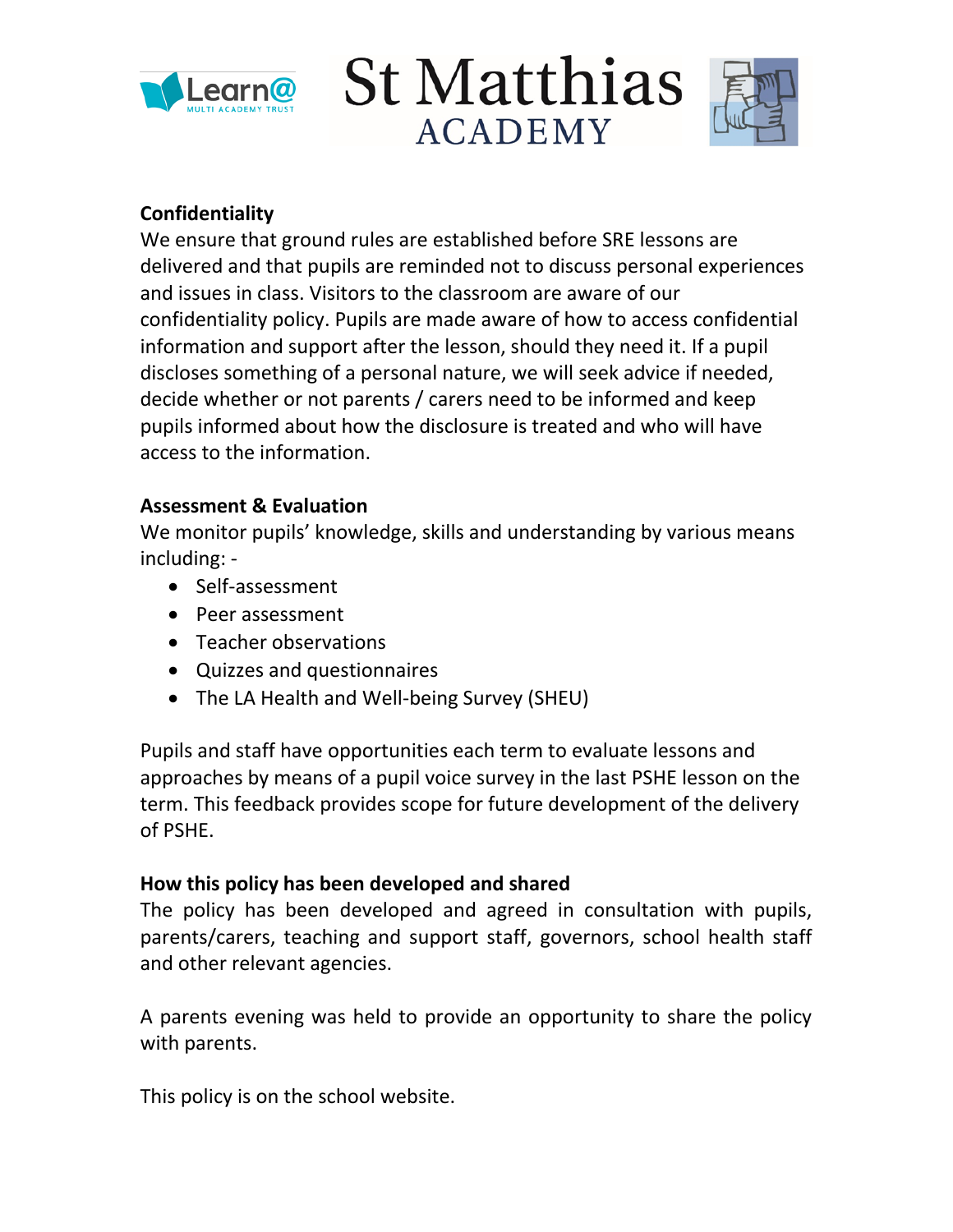





#### **Links with other policies**

PSHE & Citizenship Equal Opportunities Child Protection / Safeguarding Confidentiality Behaviour Anti Bullying

# **Secondary Sex & Relationships Education Policy References**

### **SRE Guidance DfE 2000:-**

[https://www.gov.uk/government/uploads/system/uploads/attach](https://www.gov.uk/government/uploads/system/uploads/attachment_data/file/283599/sex_and_relationship_education_guidance.pdf) ment data/file/283599/sex and relationship education guidanc [e.pdf](https://www.gov.uk/government/uploads/system/uploads/attachment_data/file/283599/sex_and_relationship_education_guidance.pdf)

**Sex and Relationships Education for the 21st Century (Brook, PSHE Association and Sex Education Forum) 2014 :-**

[http://www.sexeducationforum.org.uk/media/17706/sreadvice.p](http://www.sexeducationforum.org.uk/media/17706/sreadvice.pdf) [df](http://www.sexeducationforum.org.uk/media/17706/sreadvice.pdf)

# **House of Commons Briefing Paper Sex and Relationships in Schools July 2015:-**

[http://researchbriefings.files.parliament.uk/documents/SN06103/](http://researchbriefings.files.parliament.uk/documents/SN06103/SN06103.pdf) [SN06103.pdf](http://researchbriefings.files.parliament.uk/documents/SN06103/SN06103.pdf)

**National Curriculum Science DfE 2013:** *[https://www.gov.uk/government/publications/national](https://www.gov.uk/government/publications/national-curriculum-in-england-science-programmes-of-study)[curriculum-in-england-science-programmes-of-study](https://www.gov.uk/government/publications/national-curriculum-in-england-science-programmes-of-study)*